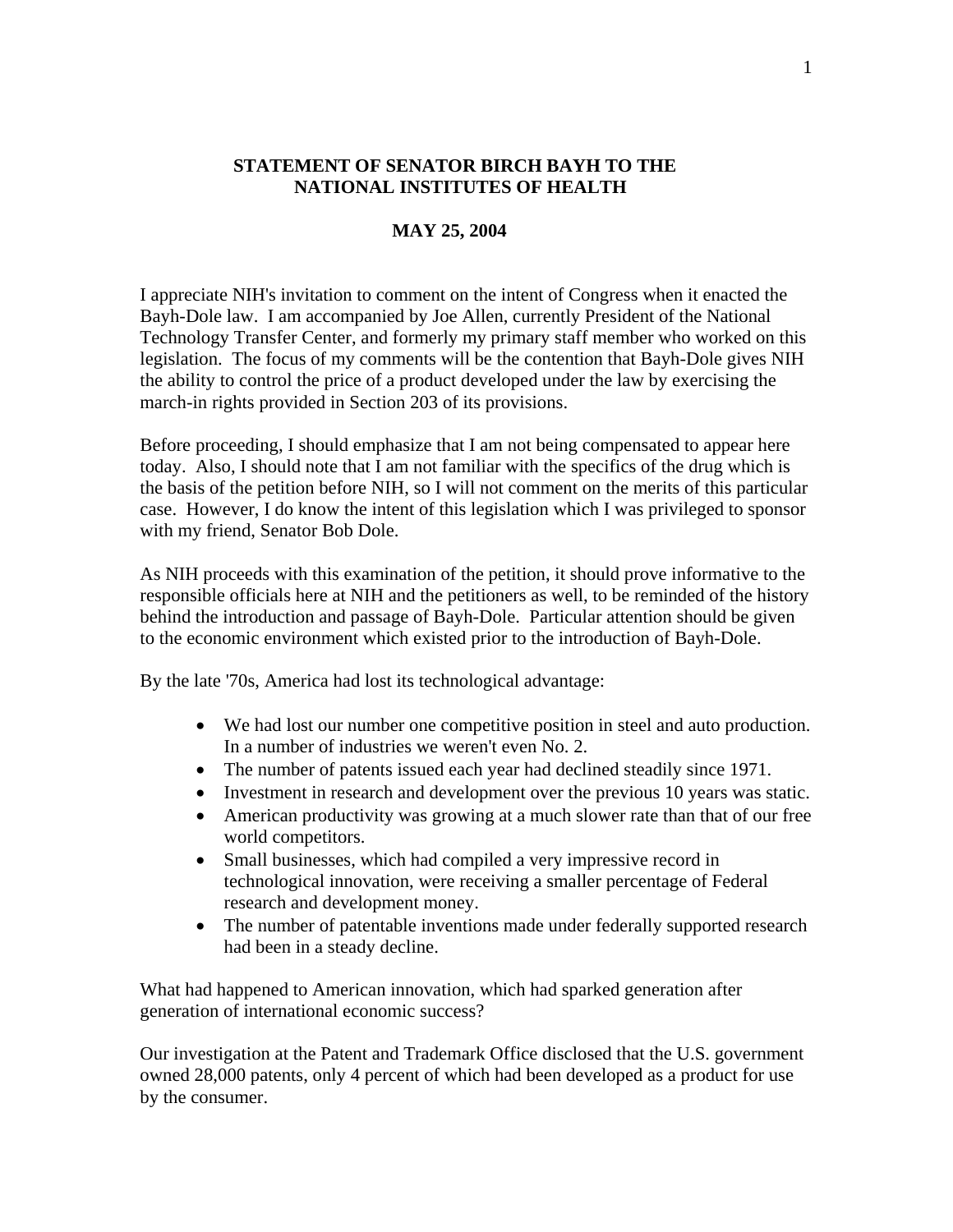Close examination disclosed that most patents procured as a result of government research grants, particularly those developed in university laboratories, resulted from basic research. The ideas patented were in the embryonic stages of development. Often millions of dollars were required to produce the sophisticated products necessary for marketability. Since the government refused to permit ownership of the patents, private industry and business refused to invest the resources necessary to bring the products to consumers. As Thomas Edison said: "Invention is 1% inspiration and 99% perspiration." With regard to publicly funded research, government typically funds the inspiration and industry the perspiration.

The well-intentioned voices, such as Senator Russell Long and Admiral Hyman Rickover, opposed Bayh-Dole on the basis "If the taxpayer funds the research, the taxpayer should own the ideas produced." However, the result of this policy was billions of taxpayer dollars spent on thousands of ideas and patents which were collecting dust at the PTO. The taxpayers were getting no benefit whatsoever.

Changes to Bayh-Dole should be made only after giving careful consideration to what has been accomplished by those who have utilized the provisions of the law. The London "Technology Economist Quarterly" called Bayh-Dole "Possibly the most inspired piece of legislation to be enacted in America over the past half century." (I have attached the full text of the article for your information.)

The Economist estimated that Bayh-Dole created 2,000 new companies, 260,000 new jobs, and now contributes \$40 billion annually to the U.S. economy. This assessment was made almost six years ago and more progress has been made since then.

One is entitled to second guess us and say that we should have allowed the government to have a say in the prices of products arising from federal R&D. However, if changes are believed warranted, we have a process for doing so. That is to amend the law. You simply cannot invent new interpretations a quarter of a century later. This is what is being proposed.

When Congress was debating our approach fear was expressed that some companies might want to license university technologies to suppress them because they could threaten existing products. Largely to address this fear, we included the march-in provisions that are the subject of today's meeting.

The clear intent of these provisions is to insure that every effort is made to bring a product to market. If there is evidence that this is not being done, the funding agency can "march-in" and require that other companies be licensed. If the developer cannot satisfy health and safety requirements of the American taxpayer, agencies may march-in.

It was first brought to my attention that attempts were underway to rewrite history when I saw an article in the **Washington Post** on March 27, 2002, entitled *Paying Twice for the Same Drugs.*. The crux of the article was that: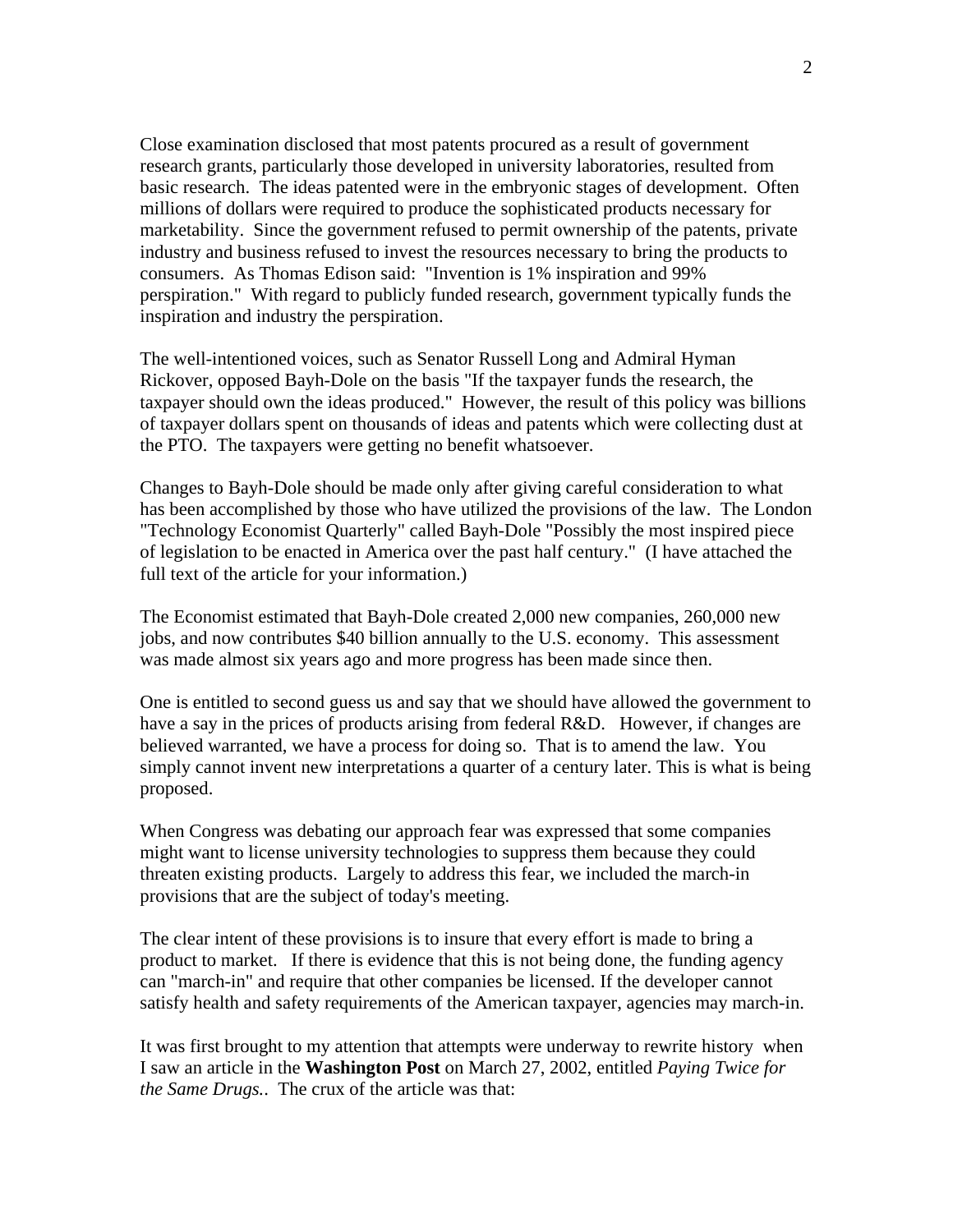Bayh-Dole ... states that practically any new drug invented wholly or in part with federal funds will be made available to the public at a reasonable price. If it is not, then the government can insist that the drug be licensed to more reasonable manufacturers, and if refused, license it to third parties that will make the drug available at a reasonable cost.<sup>1</sup>

This view mistakes how our law works. Bob Dole and I responded in a letter to the editor of the **Washington Post** on April 11, [2](#page-2-1)002 setting the record straight.<sup>2</sup>

You can imagine my surprise when I see the same arguments were being formally presented in a petition to NIH in an attempt to control drug prices. The quotations in the petition flagrantly misrepresent the legislative history supporting Bayh-Dole. The petition shows complete lack of understanding of how the legislative process works. The current petition says: "The clear language of the Bayh-Dole act requires reasonable pricing of government supported inventions."<sup>[3](#page-2-2)</sup> It later adds: "The legislative history evidences an intent to require that government supported inventions be priced reasonably."<sup>[4](#page-2-3)</sup>

All but one of the citations in the petition used to conclude that march-in rights were intended to control prices actually refer to hearings on bills other than Bayh-Dole. While perhaps interesting, these are not pertinent legislative history. I could find only one citation from the real legislative history. Here is the petition language:

This consensus was recorded in the Senate's Committee Report on the bill, which explained that march-in rights were intended to insure that no 'windfall profits,' or other "adverse effects result from retention of patent rights by these contractors."<sup>[5](#page-2-4)</sup>

The petition footnote on this section adds "statement of Senator Bayh that the march-in provisions were meant to control the ability of 'the large, wealthy, corporation to take advantage of Government research and thus profit at taxpayers' expense.'"[6](#page-2-5)

Rather than being a statement of fact, my quotation is actually taken from a question I asked the Comptroller General on another topic altogether.

 $\overline{a}$ 

<span id="page-2-0"></span><sup>&</sup>lt;sup>1</sup> Peter Arno and Michael Davis, "Paying Twice for the Same Drugs," Washington Post 27 Mar. 2002: A21.

<span id="page-2-1"></span><sup>&</sup>lt;sup>2</sup> Birch Bayh and Robert Dole, "Our Law Helps Patients Get New Drugs Sooner," Washington Post 11 Apr. 2002: A28.

<span id="page-2-2"></span><sup>3</sup> Petition to use Authority Under Bayh-Dole Act to Promote Access to Ritonavir, Supported by National Institute of Allergy and Infectious Diseases Contract No. AI27220 (Essential Inventions, Inc., 2004) 9.

<span id="page-2-3"></span> $4$  Ibid., 10

<span id="page-2-5"></span><span id="page-2-4"></span><sup>&</sup>lt;sup>5</sup> Petition to use Authority Under Bayh-Dole Act to Promote Access to Ritonavir, Supported by National Institute of Allergy and Infectious Diseases Contract No. AI27220 (Washington: Essential Inventions, Inc., 2004) 10.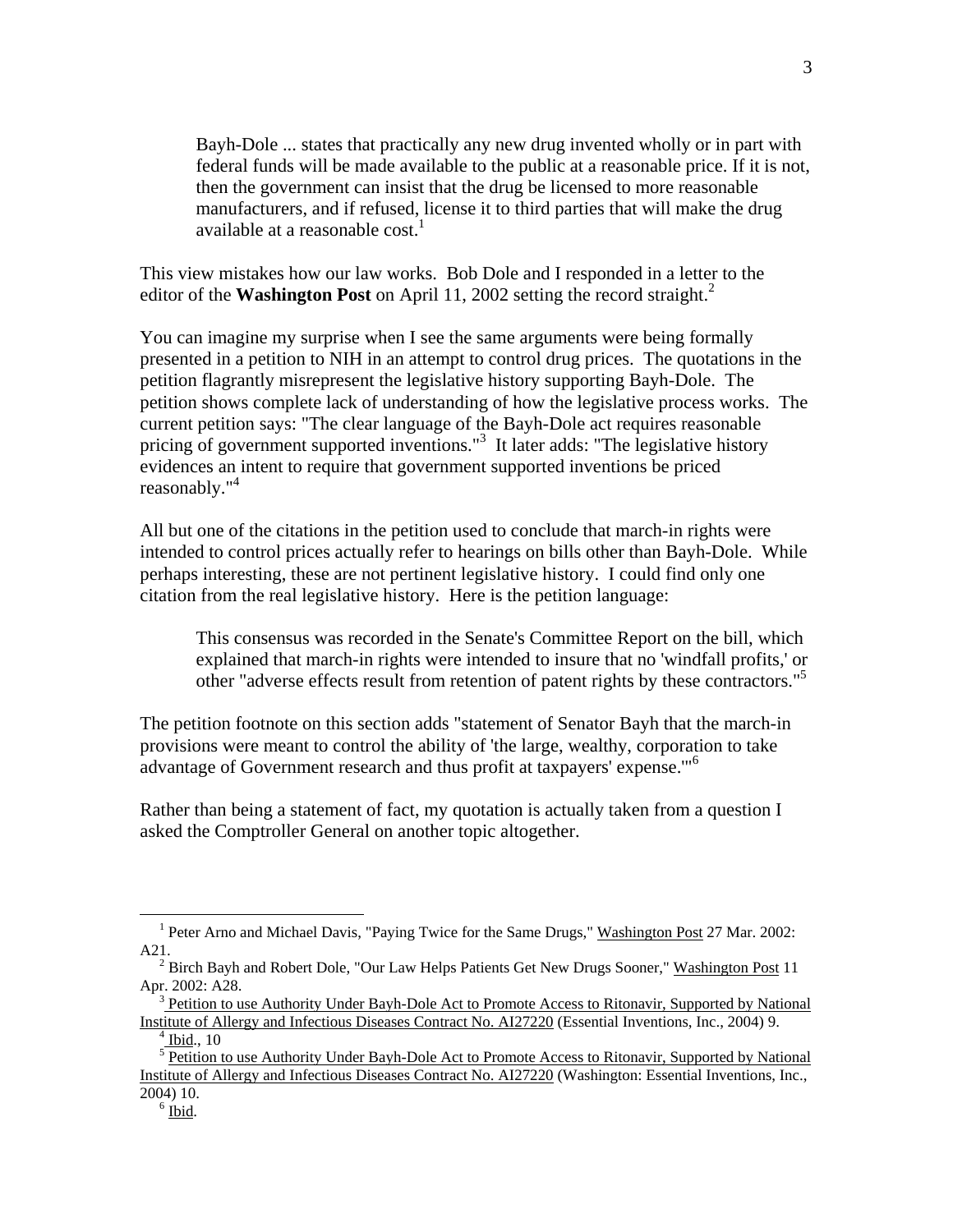The petition language taken from the Committee report mixes up references to two different sections of the law so that the original meaning is unrecognizable.

Let's see what happens when the petition quotes are placed in their proper context. I highlighted the following language referred to in the petition as it actually appears in the legislative history.

With regard to the petition's footnote, during his testimony I asked Elmer Staats, then the Comptroller General of the United States, a question regarding concerns expressed about the Bayh-Dole bill. Here it is:

Mr. Bayh: "The other criticism comes from those that feel that this bill is a front to allow *the large, wealthy corporation to take advantage of Government research dollars and thus to profit at the taxpayers' expense.* We thought we had drafted this bill in such a way that this was not possible. Would you care to comment on this scenario as a valid criticism?"

Mr. Staats: "Of course, this is the key question. There is no doubt about that. In my opinion, the bill does have adequate safeguards…"

The petition also mixes up Senate Judiciary Committee report language describing two unrelated parts of Bayh-Dole. Here's how the report actually reads with the petition extract highlighted:

The agencies will have the power to exercise march-in rights to insure that no **adverse effects result from the retention of patent rights by these contractors.**[7](#page-3-0)

That was the language on section 203, the march-in rights provision. The report continues:

The existence of section 204 of the bill, the Government pay back provision, will guarantee that the inventions which are successful in the marketplace reimburse the Federal agencies for the help which led to their discovery. Although there is no evidence of "*windfall profits*" having been made from any inventions that arose from federally-sponsored programs, the existence of the pay back provision reassures the public that their support in developing new products and technologies is taken into consideration when these patentable discoveries are successfully commercialized."<sup>8</sup>

<u>.</u>

<span id="page-3-0"></span><sup>&</sup>lt;sup>7</sup> United States. Congress. Senate. Committee on the Judiciary, University and Small Business Patent Procedures Act: Report of the Committee on the Judiciary, United States Senate, on S.414 (Washington:

U.S. Government Printing Office, 1979) 30.

<span id="page-3-1"></span><sup>8</sup> Ibid.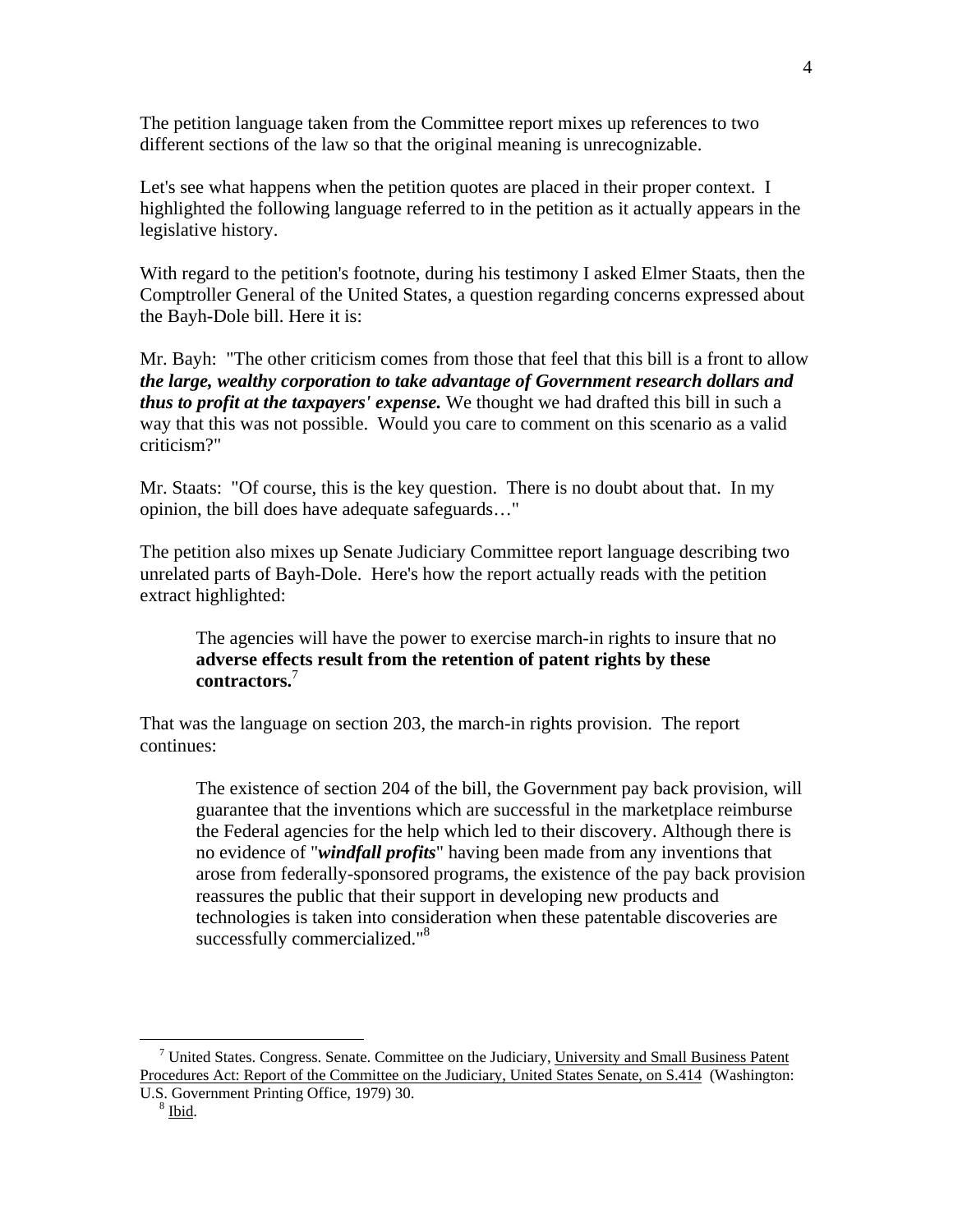Thus, it is only by inappropriately combining language describing an entirely different section of the law that the words "**windfall profits"** can be made to refer to march-in rights. They clearly do not. Such a representation is highly misleading.

When read in context, the real meaning could not be clearer. Rather than controlling product prices, the language actually provided that the Government should be able to recoup a percentage of its investment when an invention from its extramural funding hits a home run in the market.

In fact, this payback provision of Section 204 was later dropped from the bill altogether because the agencies said that the administrative costs of tracking university royalties would far outweigh any monetary benefits from the one-in-a-million breakthrough invention.

NIH itself has found that price controls are not contemplated by Bayh-Dole. Under pressure in 1989, NIH placed a provision in its intramural collaborations with industry that resulting inventions must demonstrate "a reasonable relationship between the pricing of a licensed product, the public investment in that product, and the health and safety needs of the public."[9](#page-4-0)

When industry collaborations began evaporating, and NIH explored the reasons and found:

Both NIH and its industry counterparts came to the realization that this policy had the effect of posing a barrier to expanded research relationships and, therefore, was contrary to the Bayh-Dole Act.<sup>10</sup>

If NIH found that price controls on its intramural research are "contrary to the Bayh-Dole Act," how can the same provisions be applied to extramural research?

If Congress does decide to amend Bayh-Dole someone must clearly define what is a "reasonable price." Congress must keep in mind that the vast majority of technologies developed under the law are commercialized by small companies that "bet the farm" on one or two patents. Copycat companies are always waiting until an entrepreneur has shown the path ahead. They can always make things cheaper since they have no significant development costs to recover.

What will happen to the start-up companies arising from Bayh-Dole that are driving our economy forward with this sword hanging over their heads? What evidence is there that large drug companies will not simply walk away from collaborations with our public sector? That is what happened to NIH.

5

 $\overline{a}$ 

<span id="page-4-1"></span><span id="page-4-0"></span><sup>&</sup>lt;sup>9</sup> National Institute of Health, NIH Response to the Conference Report Request for a Plan to Ensure Taxpayers' Interests are Protected (Washington: U.S. Government Printing Office, 2001) 9.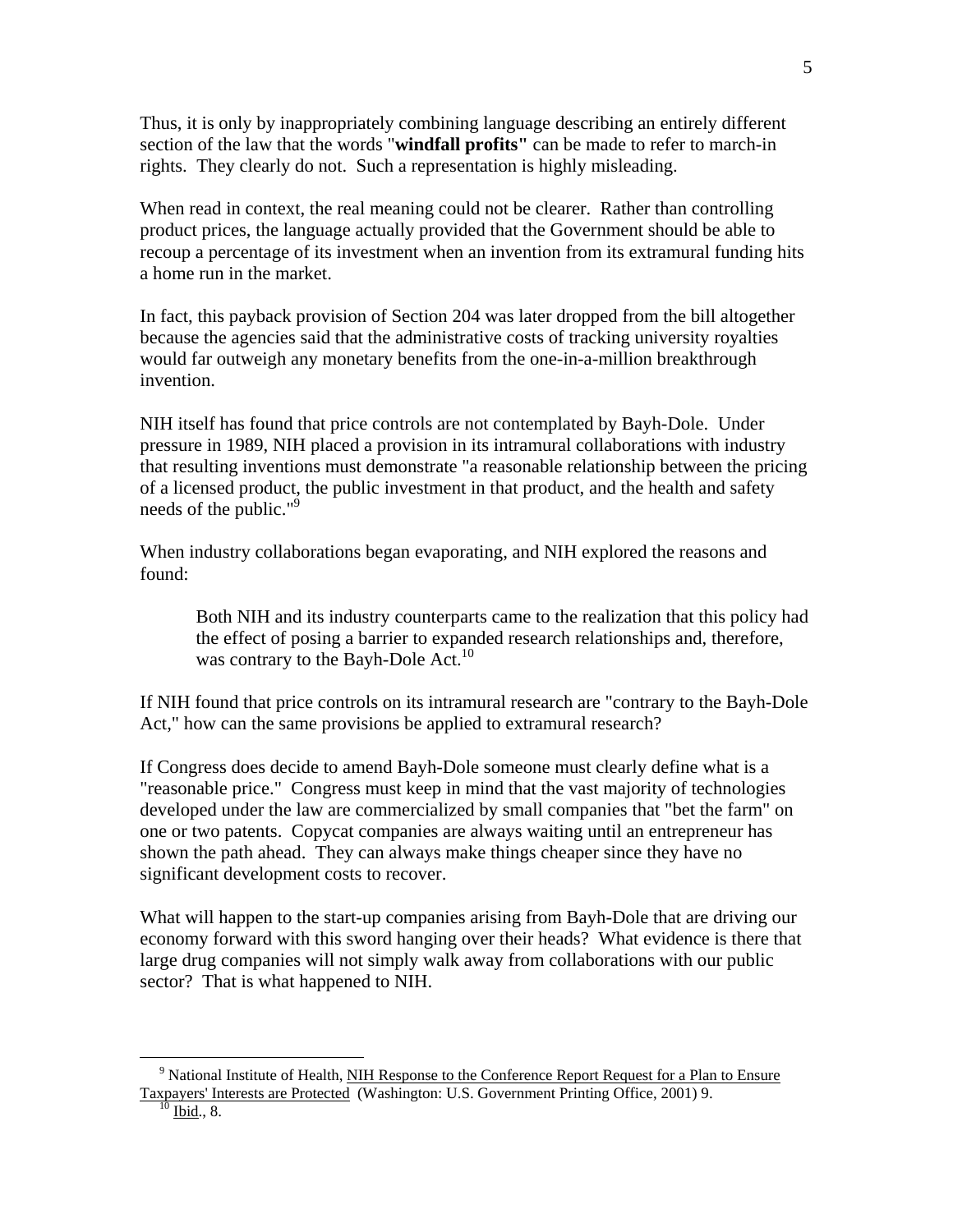NIH wisely realized that the greater good is to allow American taxpayers to have access to important new products and processes, along with the new jobs and taxes they create than to try and regulate prices.

Bob Dole and I made the same choice in 1980. I still believe that we were correct.

I empathize with the countless individuals in the U.S. and around the world who are suffering from AIDS. If it can be shown that the health and safety of our citizens is threatened by practices of a government contractor, then Bayh-Dole permits march-in rights, not to set prices, but to ensure competition and to meet the needs of our citizens. However, such a procedure must be supported by hard evidence that the need exists. Speculative claims and misrepresentation of the legislative history supporting Bayh-Dole will not suffice.

Let me urge the wisdom of approaching such a decision which great caution. The success of Bayh-Dole goes far beyond the efforts of Bob Dole and Birch Bayh. This legislation combined the ingenuity and innovation from our university laboratories with the entrepreneurial skills of America's small businesses. Most importantly, this combination created the incentive necessary for private investment to invest in bringing new ideas to the marketplace. The delicate balance of ingenuity, entrepreneurship, and incentive upon which the success of Bayh-Dole has depended must not be disrupted.

A few of the products which have been produced in the last six years are:

- Taxol, the most important cancer drug in 15 years, according to the National Cancer Institution.
- DNA sequencer, the basis of the entire Human Genome Project.
- StormVision<sup>TM</sup>, which airport traffic and safety managers use to predict the motion of storms.
- Prostate-specific antigen test, now a routine component of cancer screening.
- V-Chip, which allows families to control access to television programming.

It would be the ultimate folly to march in and alleviate the problem addressed by the petition, availability of a drug to treat AIDS today, and in so doing dampen the ingenuity, entrepreneurial skills and incentive necessary to develop a permanent cure for AIDS, or for that matter the cure for other diseases that plague all too many American mothers, fathers, children and seniors today.

As you search for a solution to the problem before us today, be aware of unintended consequences tomorrow. Insuring the health of our citizens requires the wisdom and determination for a long journey. The procedures of Bayh-Dole have saved countless lives and pain and suffering. It provides an incentive for further progress in the future.

Thank you